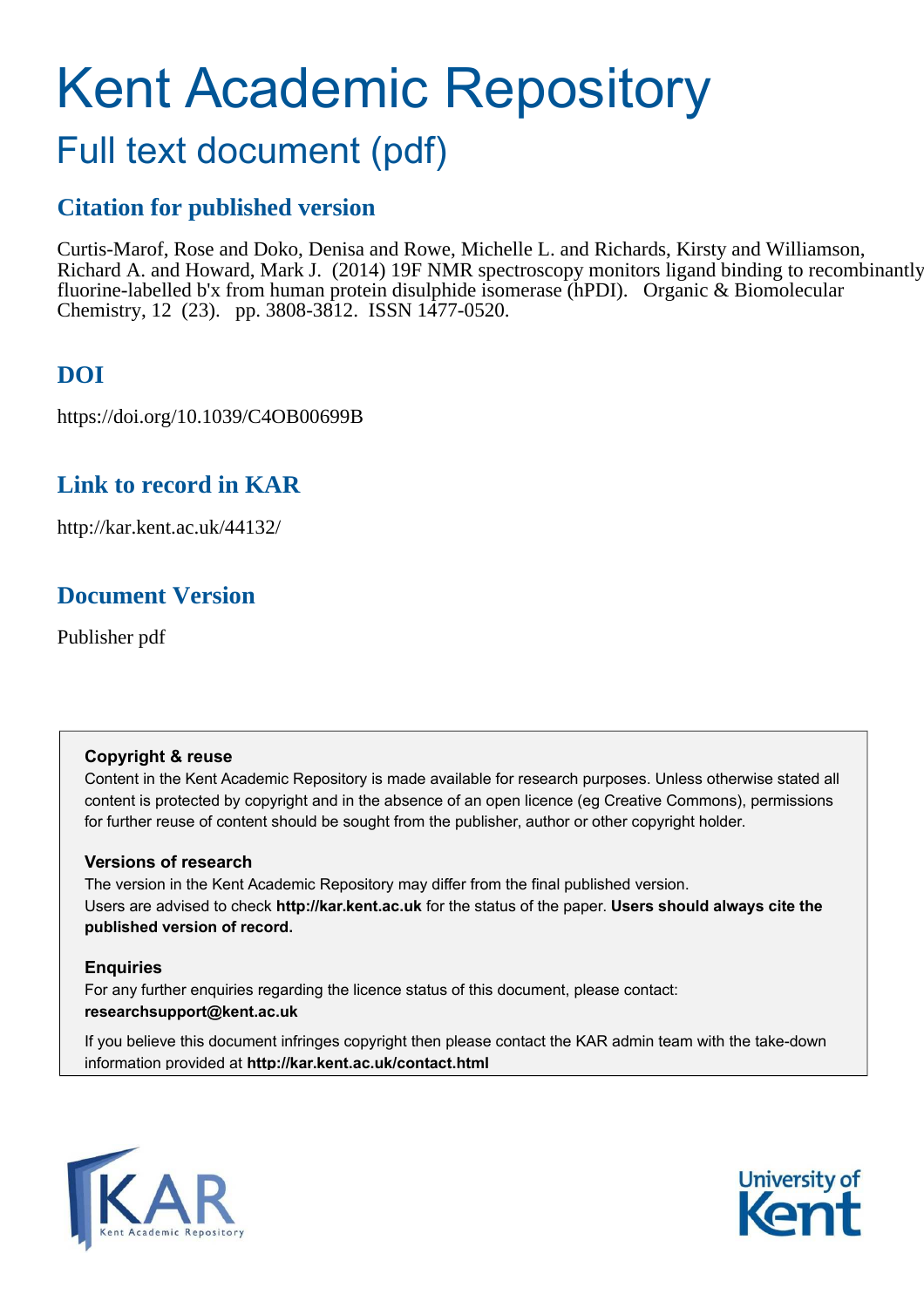## Organic & Biomolecular Chemistry

## **COMMUNICATION**

Cite this: Org. Biomol. Chem., 2014, 12, 3808 Received 2nd April 2014, Accepted 29th April 2014 DOI: 10.1039/c4ob00699b

<www.rsc.org/obc>

## <sup>19</sup>F NMR spectroscopy monitors ligand binding to recombinantly fluorine-labelled b'x from human protein disulphide isomerase (hPDI)†

Rose Curtis-Marof, Denisa Doko, Michelle L. Rowe, Kirsty L. Richards, Richard A. Williamson\* and Mark J. Howard\*

We report a protein-observe <sup>19</sup>F NMR-based ligand titration binding study of human PDI b'x with Δ-somatostatin that also emphasises the need to optimise recombinant protein fluorination when using 5- or 6-fluoroindole. This study highlights a recombinant preference for 5-fluoroindole over 6-fluoroindole; most likely due to the influence of fluorine atomic packing within the folded protein structure. Fluorination affords a single <sup>19</sup>F resonance probe to follow displacement of the protein x-linker as ligand is titrated and provides a dissociation constant of  $23 + 4$   $\mu$ M.

Protein disulphide isomerase (PDI) is a key enzyme responsible for the formation of native disulphide bonds in proteins that enter the secretory pathway of eukaryotic cells. PDI is a multifunctional protein able to catalyse the oxidation and isomerisation of disulphide bonds, as well as to bind to unfolded proteins and act as a molecular chaperone.<sup>1</sup> The isomerisation of incorrectly paired cysteine residues is often a rate-limiting step on the folding pathway of disulphide bond-containing proteins both *in vitro* and *in vivo*. 2 The ability of PDI to combine redox and molecular chaperone-like activities allows it to bind to partly structured folding intermediates and to catalyse simultaneously protein folding and associated native disulphide bond formation.<sup>3</sup> PDI is the archetype of a large family of ER-resident PDI-like proteins.<sup>2</sup>

PDI contains four thioredoxin-like domains, two of which – like thioredoxin itself – have redox-active catalytic sites (a and a′) and two of which do not (b and b′). The domain order is a-b-b′-x-a′-c, where x is a 19 residue linker between the b′ and a′ domains $4,5$  and c is a C-terminal acidic tail containing the KDEL ER-retention signal. The a and a′ domains are responsible for the redox activity of PDI while the b′ domain has been shown to be essential for ligand binding.<sup>6</sup> The **b'** domain binds both small and large peptide ligands, although large

operates similarly in full-length hPDI.<sup>12</sup> Homodimerisation in hPDI is a mechanism by which the binding site is hidden from substrates, and has been proposed as a potential regu-

> lation mechanism for the protein *in vivo*. 10 hPDI bb'x and bb' have been studied using  ${}^{1}H$ ,  ${}^{15}N$ -HSQC chemical shift mapping to provide estimated dissociation constants  $(K_d)$  with peptide ligands  $\Delta$ -somatostatin (AGSKNFFWKTFTSS) and mastoparan (INLKALAALAKKIL)<sup>4,8</sup> with these studies approximating the  $K_d$  in the range of 0.1–1.0 mM. Despite these investigations, the role of the x-linker remains a point of conjecture because backbone resonances in the linker itself were notoriously difficult to observe and track in the  ${}^{1}H$ ,  ${}^{15}N$ -HSQC ligand binding studies mentioned above due to chemical shift line broadening. Therefore, we present this concise study of x within  $\mathbf{b}'\mathbf{x}$  using <sup>19</sup>F NMR to follow the displacement of the 'capped' form of the linker when a known peptide ligand is titrated against constant

#### 3808 | Org. Biomol. Chem., 2014, 12, 3808-3812 This journal is © The Royal Society of Chemistry 2014

ligands also require the a and a′ domains to contribute to the overall binding interaction.6,7 The b′ domain has been shown to contribute to the substrate specificity of  $PDI<sup>4,8</sup>$  and is required for disulphide isomerisation reactions in protein substrates.<sup>9</sup>

The nature of substrate binding involving the **b**' domain continues to be a subject of interest and any information regarding the role of b′ and x is extremely useful. Recent studies have highlighted the b′ domain of human PDI (hPDI) to be structurally connected and influenced by x, the linker that connects the b′ and a′ domains. The b′x construct has been shown to be receptive to ligand binding<sup>4</sup> and x has also been shown to moderate homodimerisation in b'x and bb'x.<sup>10</sup> These data supported the previously published crystal structure studies of a b′x mutant that confirms b′ contains the thioredoxin-fold with x occluding the ligand binding site as mapped using NMR chemical shifts. $4,11$  As a result, it is thought that b′x exists in two conformational states with the x-linker 'capping' or 'uncapping' the ligand binding site and that 'uncapping' provided opportunity for homodimerisation.4,10 Limited proteolysis, using wild-type and mutant proteins to promote or retard 'capping', confirmed the x-linker

*Protein Science Group, School of Biosciences, University of Kent, Giles Lane, Canterbury, Kent CT2 7NJ, UK. E-mail: r.a.williamson@kent.ac.uk,*

*m.j.howard@kent.ac.uk*

<sup>†</sup>Electronic supplementary information (ESI) available. See DOI: 10.1039/c4ob00699b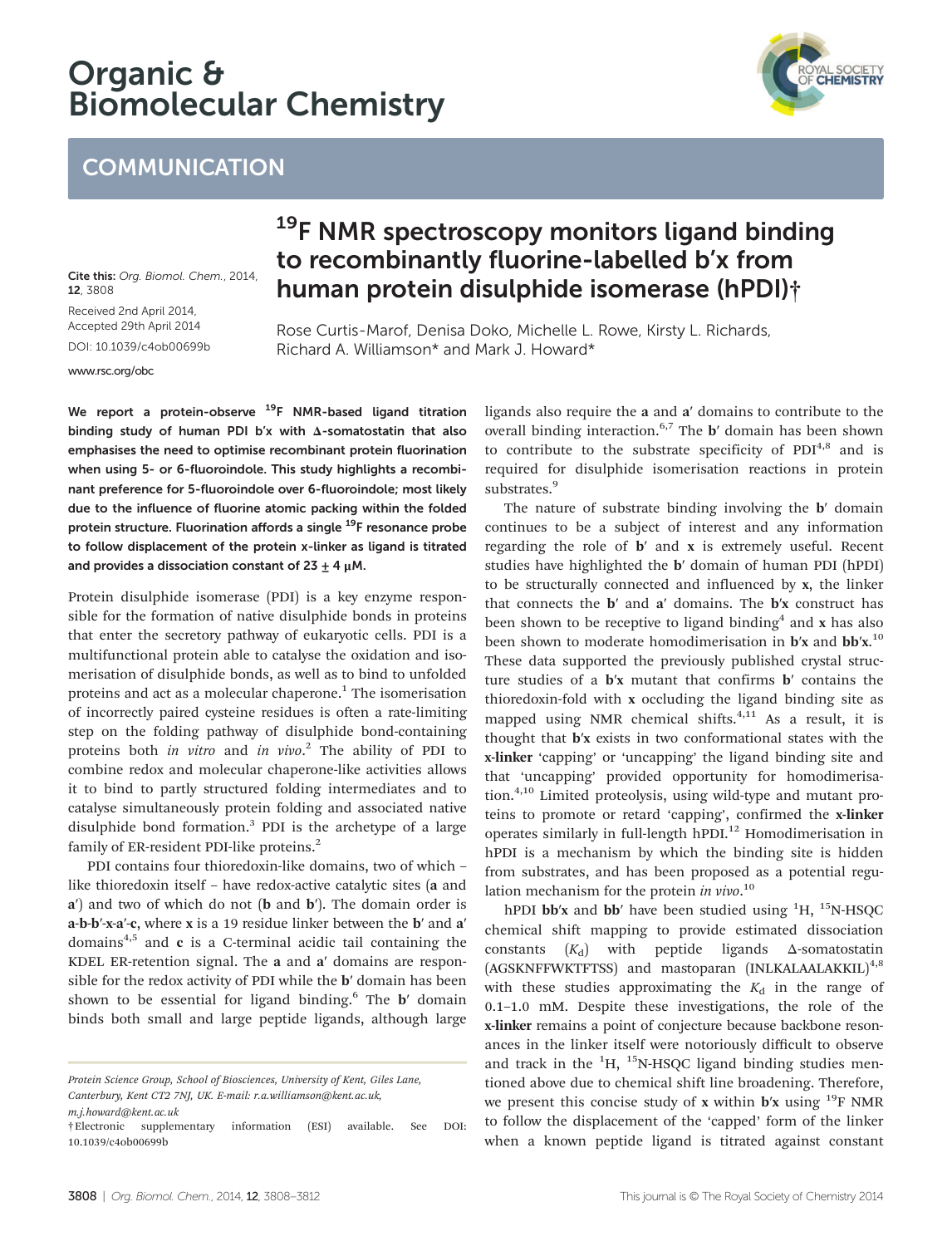

Fig. 1 Crystal structure of hPDI b'x I272A with the 'capped' x-linker shown in magenta and the ligand-binding site in yellow. Trp 347 is shown in stick form. The sequence and secondary structure of b'x is shown in ESI Fig. 1.†

protein concentration. Switching to <sup>19</sup>F NMR provides an optimum detection window of the x-linker to observe both ligand binding and displacement of the linker from the binding site. This is facilitated by the fact that hPDI b′x contains only a single tryptophan residue that resides at position 347 within the x-linker and positioned directly above the reported ligand binding site as shown in Fig. 1. In addition, we also describe the rationale behind our choice of indole fluorination that provides optimal expression.

All NMR datasets were acquired at 298 K using a Bruker Avance III 14.1 T (600 MHz  $^{1}$ H) NMR spectrometer equipped with a 5 mm QCI-F cryoprobe. Data were processed using Bruker Topspin 3.1 software and referenced using the position of the  ${}^{1}H_{2}O$ , relative gyromagnetic ratios (for  ${}^{15}N$ ) or using trifluoroacetic acid (for  $^{19}$ F). Bacterial expression and purification of all proteins were identical to that reported previously for hPDI  $b'x^{4,10}$  with additional steps only to permit fluorination in accordance with the recently published protocol by Crowley and co-workers.<sup>13</sup> For convenience, the entire growth protocol and purification can be found in the ESI.† The method utilises a standard bacteria minimal growth media with 60 mg L<sup>-1</sup> of indole, 5-fluoroindole or 6-fluoroindole added 15 minutes prior to induction with IPTG (isopropyl β-D-1-thiogalactopyranoside). All indoles were added to the growth media from a 200× dimethylsulfoxide (DMSO) stock solutions. An SDS-PAGE gel illustrating the effect of each indole on expression of hPDI b′x is shown in Fig. 2.

The inclusion of indole using DMSO as a stock carrier liquid did not hinder induction of the protein and the addition of 5-fluoroindole did also not alter the protein yield. From a minimal growth medium both indole and 5-fluoroindole provided yields of 6-8 mg  $L^{-1}$  of purified protein. However, Fig. 2 highlights the effect of using 6-fluoroindole where the yield of recombinant **b**'x was found to be consistently lower than for indole and 5-fluoroindole with an estimated yield of *ca.* 0.5 mg  $L^{-1}$ .

Differences in fluoroindole overexpression are likely be related to the positioning of the fluorine in the indole ring and the SDS-PAGE gel in Fig. 2 highlights the importance of utilising fluorination that supports correct folding of a stable



Fig. 2 15% SDS-PAGE of hPDI b'x showing samples taken pre- and post-induction in minimal media without indole, with indole, with 5 fluoroindole (5-F) and with 6-fluoroindole (6-F). Lane 1 shows Precision-Plus protein standard markers labelled with molecular weight (kDa) and the black arrow highlights the position of b'x.



Fig. 3 Structure of hPDI b'x' I272A (3bj5.pdb) showing the x-linker tryptophan modified in silico with fluorine inserted into the indole ring as a green van der Waals sphere to represent 5-F labelling (a) and 6-F labelling (b).

protein. This hypothesis was further corroborated using mass spectrometry (Bruker MicroTOF-Q) where 5-F-Trp incorporation was found to be >80% but 6-F-Trp incorporation was *ca.* 55% (see ESI Fig. 2†) confirming that 6-F-Trp incorporation was less successful. In an attempt to understand the effect of fluorination, Fig. 3 uses the 'capped' b′x I272A structure with *in silico* modified tryptophans to highlight the structural effects of 5-fluoro- (5-F-Trp: Fig. 3a) or 6-fluorotryptophan (6-F-Trp: Fig. 3b) labelling of b′x.

Close inspection of these structures suggests that when fluorine is present as 6-F-Trp, the fluorine is packed against residues F223, I284, F287 and F288 (see ESI Fig. 3a†). These four residues were emphasised as providing key interactions between  $\mathbf{b}'$  and the x-linker in the crystal structure.<sup>11</sup> In contrast, inspection of the structure where fluorine is present using 5-F-Trp confirms that this structure experiences fewer critical interactions because the fluorine atom resides in a pocket above the ligand-binding site (Fig. 3a and ESI Fig. 3b†). The structural stability difference expected for 5-F-Trp *versus* 6-F-Trp is a likely explanation for the difference in expression yields when using 5-fluoro- and 6-fluoroindole. It could be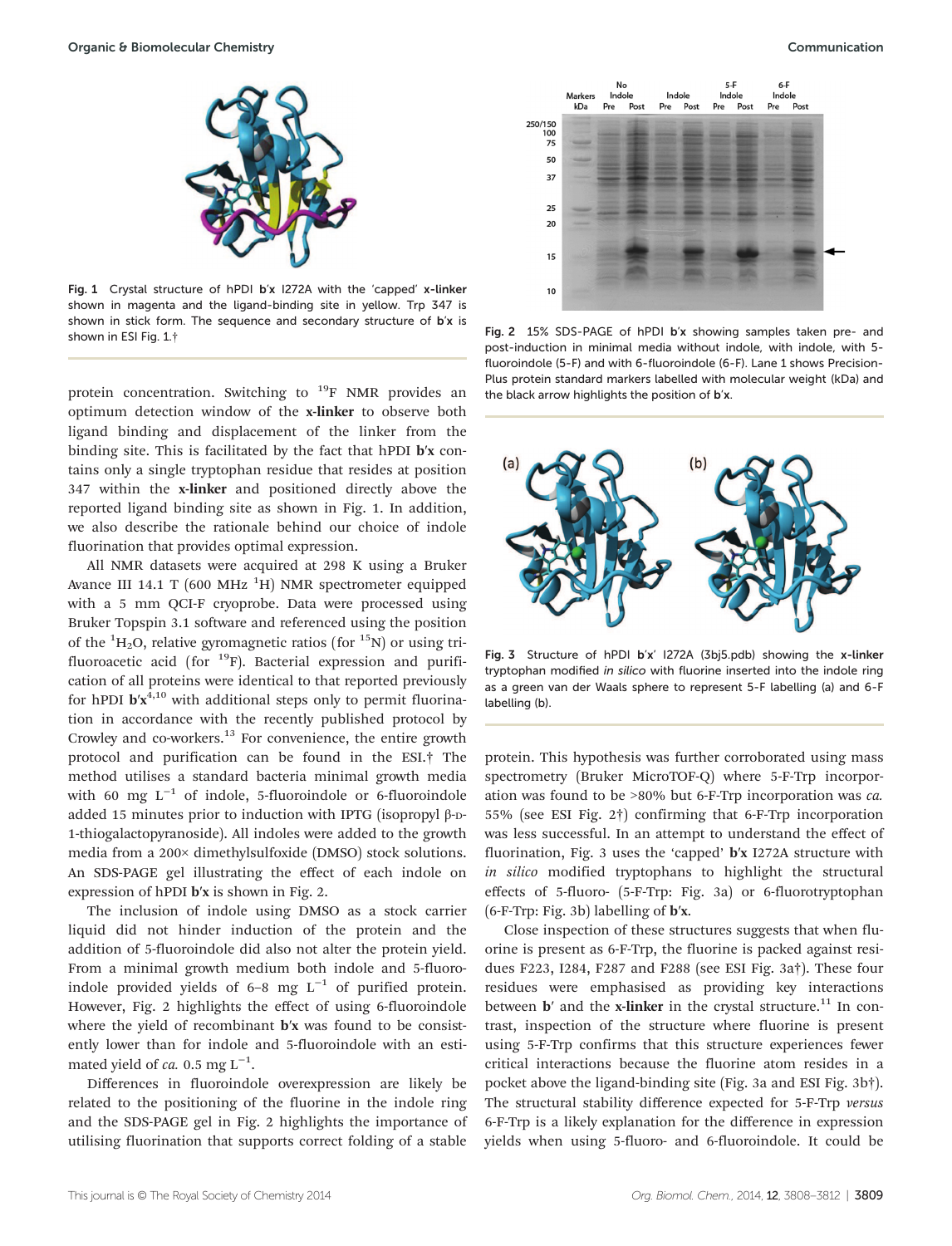

Fig. 4  $^{-1}$ H, <sup>15</sup>N-HSQC spectra of hPDI b'x (a) and 5-F-Trp-b'x (b) from 0.25 mM protein samples. Data were acquired for each spectrum as 2048 × 256 points over 45 minutes.

suggested that 6-fluoroindole may have compromised cell metabolism resulting in the loss of production. However, observed growth rates were similar regardless of indole utilised and close inspection of post-expression gel bands in Fig. 2 between 20–100 kDa supports comparable background protein levels across all samples. This observation would support that 6-fluoroindole does not adversely affect tryptophan synthase because many of these background proteins must also require tryptophan. In addition, we can confirm from other studies that 6-fluoroindole can be used to successfully produce other proteins with 6-F-Trp (unpublished results). However, these data do highlight the need to carefully consider the choice of fluorination sites when producing labelled proteins. The structural integrity of wild-type b′x expressed in the presence and absence of 5-F-Trp was assessed using  ${}^{1}H$ ,  ${}^{15}N$ -HSQC data obtained from samples grown in minimal media containing a single nitrogen source of 0.6 mg  $L^{-1}$  U-<sup>15</sup>N ammonium sulphate.  ${}^{1}H$ ,  ${}^{15}N$ -HSQC **b**'x and 5-**F-Trp-b**'x spectra are shown in Fig. 4. The spectra overlay extremely well and suggest both samples have the same fold and structural arrangement, which is confirmed *via* a minimal chemical shift map analysis of the data (ESI Fig. 4†). Furthermore, these data are also comparable to previously published  ${}^{1}H, {}^{15}N-HSQC$  spectra of wildtype and **x-linker** 'capping' mutants of  $\mathbf{b}'\mathbf{x}.^{4,11}$ 

The degree of fluorination was estimated by comparing the relative ratios of the indole NH peaks in the  ${}^{1}H$ ,  ${}^{15}N$ -HSQC spectra of b′x and 5-F-Trp-b′x and was found to vary between 80–90% depending on the preparation. This is in good agreement with the mass spectrometry data shown in ESI Fig. 2.†  $19$ F NMR spectra of 0.3 mM hPDI 5-F-Trp-b'x were obtained with increasing Δ-somatostatin peptide concentration and are shown in Fig. 5. Each  $1D^{19}F$  NMR experiment was acquired over 1024 scans using a relaxation delay of 2 s and an acquisition time of 0.321 s. The data obtained in Fig. 5 demonstrates the utility of the QCI-F cryoprobe and the ability to create a dataset within half the time required to acquire a  ${}^{1}H$ ,  $15$ N-HSQC dataset. This is especially important because **b**'x is prone to dimerise over time and the monomeric state in the predominantly 'capped' x conformation is required for this measurement. It is for this reason that a spectrum of a 48-hour 'aged' b′x sample is also shown in Fig. 5 where both 'capped' and 'uncapped' forms can be distinguished by



Fig.  $5<sup>-19</sup>F NMR spectra of 0.3 mM 5-F-Trp-b'x with increasing concen$ tration of Δ-somatostatin peptide (Δ-som). <sup>19</sup>F NMR spectra of 48 h 'aged'  $5$ -F-trp-b'x shows  $19$ F resonances reporting on 'capped' and 'uncapped' x-linker and 5-fluoroindole are also shown.

 $19$ F NMR. Using a fresh, purified sample enabled the titration of  $\Delta$ -somatostatin to be monitored through a single <sup>19</sup>F resonance that reports on the x-linker status as the peak tracks from the 'capped' toward the 'uncapped' state. It is interesting to note the reduction in  $^{19}$ F resonance line width as ligand is added; this supports the displacement of the x-linker in b′x as ligand binds to the protein. Once the linker is displaced, it will display increased mobility compared to the bulk protein, which manifests as an increase in the <sup>19</sup>F  $T_2$  relaxation time and subsequent reduction in line width. This reduction in linewidth associated with x-linker displacement has also been observed in  ${}^{1}H$ ,  ${}^{15}N$  HSQC spectra.<sup>4,11</sup> The change in  ${}^{19}F$ chemical shift with ligand concentration from Fig. 5 can be plotted as shown in Fig. 6 and fitted using the well-documented equation below<sup>14,15</sup> where  $\Delta$  is the observed change in chemical shift,  $\Delta_0$  is the maximum shift and [L] and [P] are ligand and protein concentration respectively.

$$
\varDelta = \varDelta_{\rm o} \frac{(K_{\rm d} + [\rm L] + [\rm P]) - \sqrt{((K_{\rm d} + [\rm L] + [\rm P])^2 - 4[\rm P][\rm L])}}{2[\rm P]}
$$

Solving the equation to fit the curve in Fig. 6 produces a dissociation constant for hPDI 5-F-Trp-b′x with Δ-somatostatin of  $23 \pm 4$  μM. This value is marginally lower than that obtained from earlier studies that report  $K_d$  is in the 1.0–0.1 mM range and suggests the affinity of 5-F-Trp-b′x for Δ-somatostatin is higher than for the wild-type **b'x** protein. This likely to be due to a small but significant destabilisation of 'capped' species caused by fluorination that promotes displacement of the x-linker and exposure of the binding site. Fluorine substitutions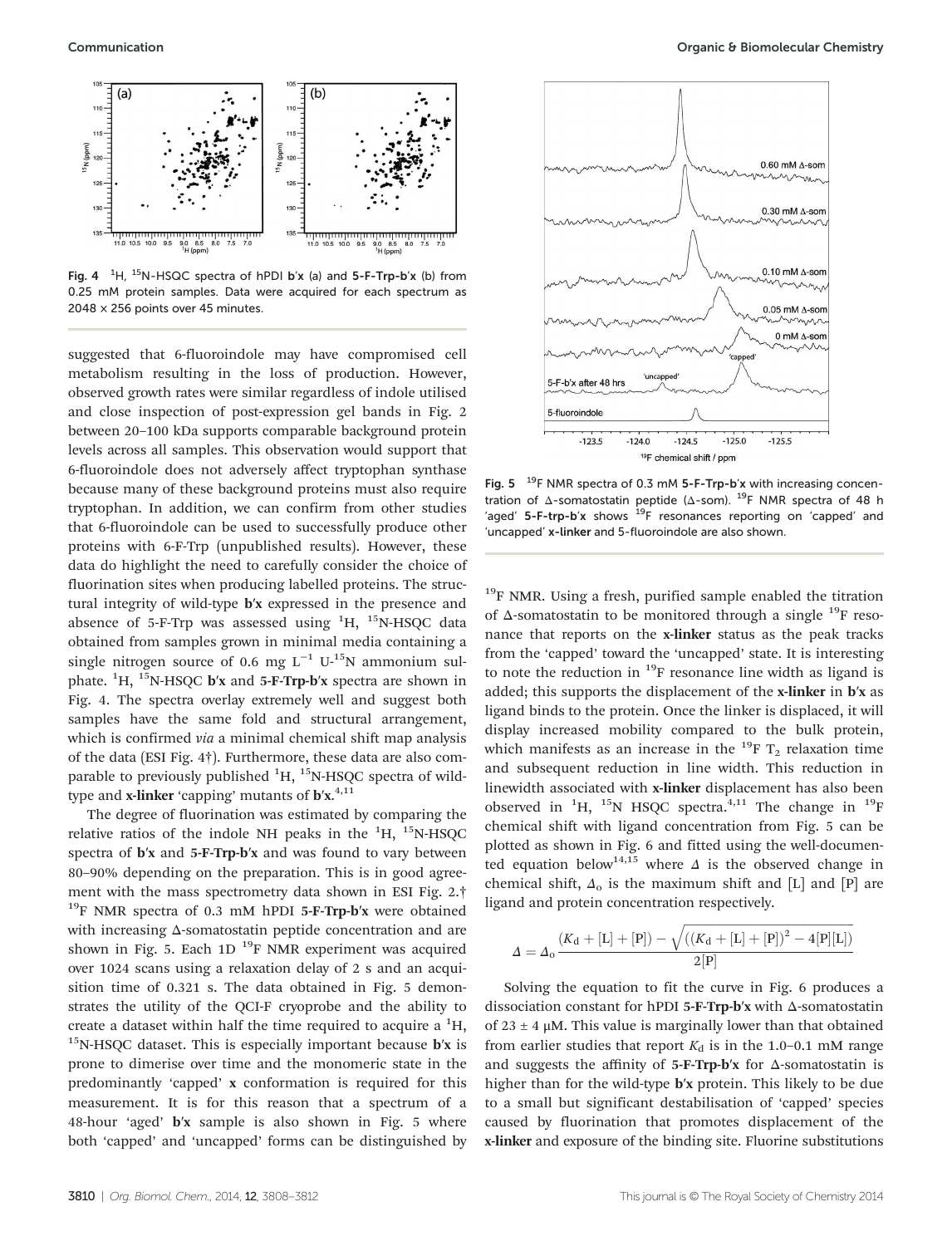

Fig. 6 Titration saturation curve of 0.3 mM 5-F-Trp-b'x when increasing the concentration of Δ-somatostatin peptide-ligand. Fitting the points to the equation provides the curve and solution for  $K_d$  of 23  $\pm$  4 μM.

in proteins and peptides have been known to stabilise and drive hydrophobic interactions and the ligand-binding process across many PDIs including hPDI b′x is considered as hydrophobically driven.

If fluorine mediated hydrophobicity increased the strength of binding of the x-linker region to b′ then one might expect 'uncapping' to be more unfavourable with the consequence that ligand affinity is reduced. This does not appear to be the case.

A third explanation could be that the ligand experiences favourable hydrophobic interactions with the 'uncapped' x-linker; this would manifest as increased affinity and a lower  $K_d$ . These observations suggest the smaller  $K_d$  is driven by destabilisation of the 'capped' state and/or the 'uncapped' state experiences a hydrophobically driven binding event that is stabilised by fluorination. The latter hypothesis proposes a potential role for the x-linker in ligand binding and such a process has been suggested from analysis of recent crystal structures of yeast<sup>16</sup> and  $hPDI<sup>17</sup>$  as well as *in silico* modelling and SAXS analysis of PDI from *Humicola insolens.*18,19

#### Conclusions

<sup>19</sup>F labelling using 5-fluoroindole to produce 5-fluorotryptophan for protein NMR spectroscopy is straightforward and successful. In addition, 5-fluoro-L-tryptophan is approximately 50-times more expensive than 5-fluoroindole per gram, thus making fluoroindole-based labelling economical. However, our experience draws attention to the care required to find the optimum fluoroindole for the system to be studied. hPDI b′x was best served using 5-fluoroindole but it is worth noting that 4-fluoro-, 5-fluoro- and 6-fluoroindoles are all available from general chemical suppliers. As a result, we recommend smallscale expression tests with different fluoroindoles to discover the optimum labelling strategy. Our results also suggest that interrogation of a known structure can help identify the

optimum fluoroindole through analysis of close-quarter atomic interactions.

Ultimately,  $^{19}$ F NMR has provided a useful shift in the NMR timescales of detection that was a challenge regarding x-linker observation using  ${}^{1}H$ ,  ${}^{15}N$  HSQCs. Fluorine NMR enables direct observation of the tryptophan side chain in b′x and the  $19F$  chemical shift change can be used to study ligand binding and for identification of the 'capped' and 'uncapped' conformations of the protein. <sup>19</sup>F NMR has also confirmed that the x-linker is displaced upon binding as the 5-F-Trp chemical shift tracks from the 'capped' to 'uncapped' state.

The data provides an excellent fit and a  $K_d$  of 23  $\mu$ M for Δ-somatostatin binding to 5-F-b′x and this value is marginally lower than 0.1–1 mM reported for the wild-type protein. We suggest this was most likely due to destabilisation of 'capped' 5-F-b′x, stabilisation of protein–peptide complex or a combination of both factors. Ultimately, this approach can be expanded further to study multiple PDI domain constructs and other PDI family members to monitor structure-function of this isomerase and folding chaperone.

We would like to thank Mr Kevin Howland for performing the mass spectrometry at Kent, The Wellcome Trust for supporting this project through Equipment Grant 091163/Z/10/Z (MJH and RAW) and Project Grant 093125/B/10/Z (MJH and RAW) and Prof. Robert Freedman and Dr Katrine Wallis for discussions and comments regarding this manuscript.

#### Notes and references

- 1 F. Hatahet and L. W. Ruddock, *FEBS J*, 2007, 274, 5223–5234.
- 2 F. Hatahet and L. W. Ruddock, *Antioxid. Redox Signal*, 2009, 11, 2807–2850.
- 3 R. B. Freedman, P. Klappa and L. W. Ruddock, *EMBO Rep.*, 2002, 3, 136–140.
- 4 L. J. Byrne, A. Sidhu, A. K. Wallis, L. W. Ruddock, R. B. Freedman, M. J. Howard and R. A. Williamson, *Biochem. J.*, 2009, 432, 209–217.
- 5 A. Pirneskoski, P. Klappa, M. Lobell, R. A. Williamson, L. Byrne, H. I. Alanen, K. E. Salo, K. I. Kivirikko, R. B. Freedman and L. W. Ruddock, *J. Biol. Chem.*, 2004, 279, 10374–10381.
- 6 P. Klappa, L. W. Ruddock, N. J. Darby and R. B. Freedman, *EMBO J.*, 1998, 17, 927–935.
- 7 P. Koivunen, K. E. Salo, J. Myllyharju and L. W. Ruddock, *J. Biol. Chem.*, 2005, 280, 5227–5235.
- 8 A. Y. Denisov, P. Maattanen, C. Dabrowski, G. Kozlov, D. Y. Thomas and K. Gehring, *FEBS J.*, 2009, 276, 1440–1449.
- 9 N. J. Darby, E. Penka and R. Vincentelli, *J. Mol. Biol.*, 1998, 276, 239–247.
- 10 A. K. Wallis, A. Sidhu, L. J. Byrne, M. J. Howard, L. W. Ruddock, R. A. Williamson and R. B. Freedman, *Protein Sci.*, 2009, 18, 2569–2577.
- 11 V. D. Nguyen, K. Wallis, M. J. Howard, A. M. Haapalainen, K. E. Salo, M. J. Saaranen, A. Sidhu, R. K. Wierenga,